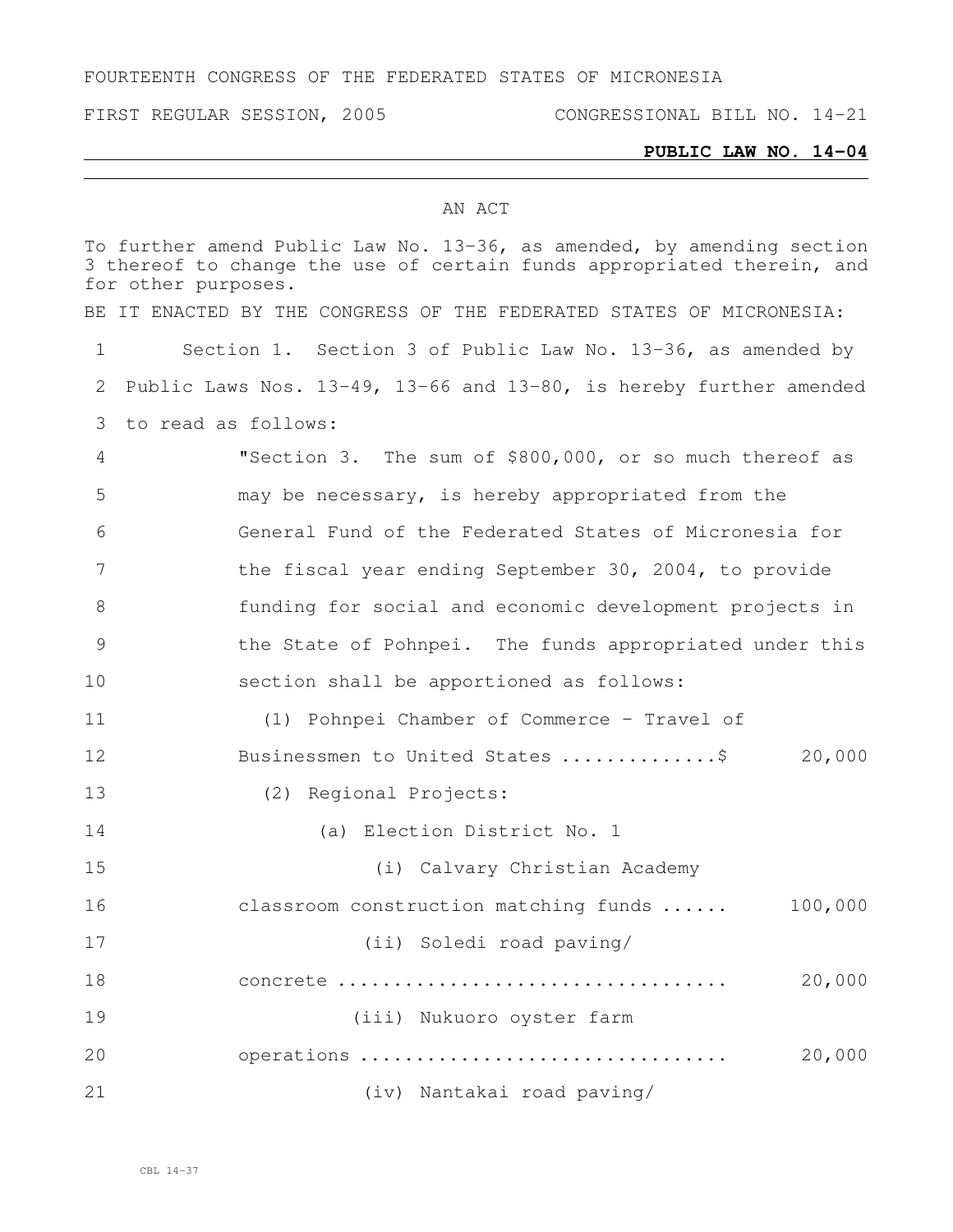| 1  |                                             | 19,000 |
|----|---------------------------------------------|--------|
| 2  | (v) Sekere youth center                     | 10,000 |
| 3  | (vi) Election District No. 1                |        |
| 4  | operations                                  | 31,000 |
| 5  | (vii) Upper Ipwal Road construction  60,000 |        |
| 6  | (b) Election District No. 2                 |        |
| 7  | (i) Kinakapw farm road                      |        |
| 8  | improvement                                 | 18,000 |
| 9  | (ii) Nankepira new secondary                |        |
| 10 |                                             | 18,000 |
| 11 | (iii) Nan Pahlap new secondary              |        |
| 12 | road construction                           | 18,500 |
| 13 | (iv) Dolitik new secondary                  |        |
| 14 |                                             | 10,000 |
| 15 | (v) Vocational training                     | 5,000  |
| 16 | (vi) Kitti agriculture fair                 | 15,000 |
| 17 | (vii) Kitti Municipality new                |        |
| 18 | office furniture                            | 17,000 |
| 19 | (viii) Two elementary school                |        |
| 20 |                                             | 3,500  |
| 21 | (ix) Water delivery services                | 15,000 |
| 22 | (x) Project management                      | 65,000 |
| 23 | (xi) Uhmwe/Kepinmweli secondary             |        |
| 24 | road improvement                            | 14,000 |
| 25 | $(xii)$ Mesisou secondary road              | 10,000 |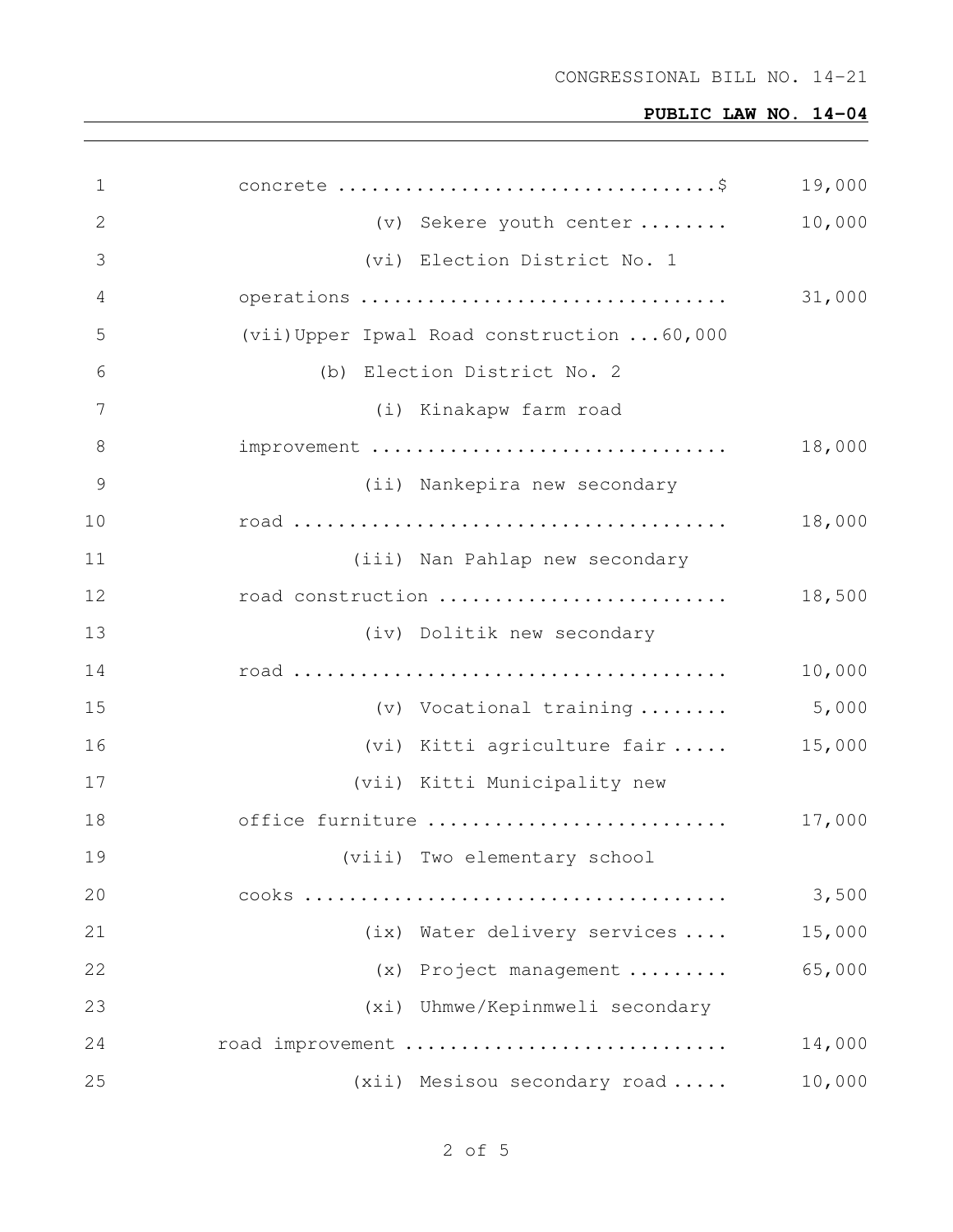| $\mathbf 1$    | (xiii) Nan Pohnmweli secondary             |        |                |
|----------------|--------------------------------------------|--------|----------------|
| 2              |                                            | $-0-$  |                |
| 3              | (xiv) Nan Kepine Bridge                    | 8,000  |                |
| 4              | (xv) Areu Powe secondary road              |        |                |
| 5              | improvement                                | 5,000  |                |
| 6              | (xvi) Mand Development Authority.          | $-0-$  |                |
| 7              | (xvii) Mand (Section VII) 50 <sup>th</sup> |        |                |
| 8              | anniversary                                | 7,000  |                |
| $\overline{9}$ | (xviii) Civic Center new subsection        | 12,000 |                |
| 10             | (xix) Madolenihmw Agriculture Fair         |        |                |
| 11             |                                            | 4,000  |                |
| 12             | (xx) Pohnpahntamw new secondary            |        |                |
| 13             |                                            | 5,000  |                |
| 14             | (xxi) Wone Elementary School               |        |                |
| 15             |                                            | $-0-$  |                |
| 16             | (xxii) Senpehn Youth Artisanal             |        |                |
| 17             |                                            | 10,000 |                |
| 18             | (c) Election District No. 3                |        |                |
| 19             | (i) Palipowe Nett road                     |        |                |
| 20             | improvement and pave                       | 40,000 |                |
| 21             | (ii) Nett Roads Improvement                | 15,000 |                |
| 22             | (iii) U public projects needs              |        |                |
| 23             | a) Purchase of boat for                    |        |                |
| 24             | student transportation                     |        | 5 <sub>1</sub> |
| 25             | b) Other U public                          |        |                |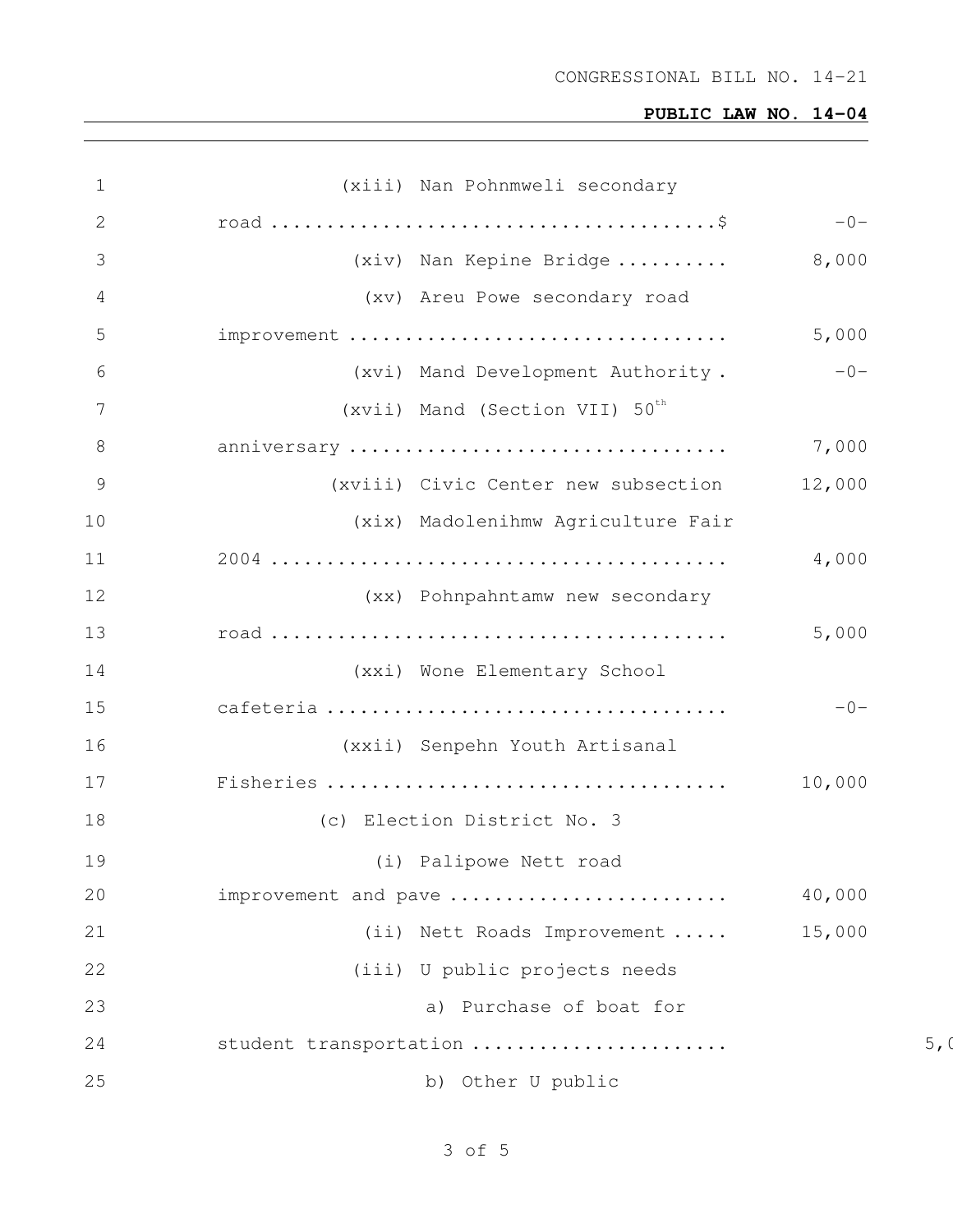| $\mathbf 1$    |                                            | 20,000     |
|----------------|--------------------------------------------|------------|
| $\mathbf{2}$   | (iv) Mwoakilloa public facilities          |            |
| 3              | improvement and/or transportation expenses | 20,000     |
| $\overline{4}$ | (v) Pingelap public facilities             |            |
| 5              | improvement and/or transportation expenses | 20,000     |
| 6              | (vi) Purchase of road construction         |            |
| 7              | equipment for Pohnpei Transportation       |            |
| 8              |                                            | 50,000     |
| $\mathcal{G}$  | (vii) Nandong II road                      |            |
| 10             | improvement                                | 25,000     |
| 11             | (viii) School bus and heavy                |            |
| 12             | equipment repair and maintenance           | 15,000     |
| 13             | (ix) Scholarship programs                  | 15,000     |
| 14             | (x) Election District 3                    |            |
| 15             | operations                                 | $35,000$ " |
| 16             |                                            |            |
| 17             |                                            |            |
| 18             |                                            |            |
| 19             |                                            |            |
| 20             |                                            |            |
| 21             |                                            |            |
| 22             |                                            |            |
| 23             |                                            |            |
| 24             |                                            |            |
| 25             |                                            |            |